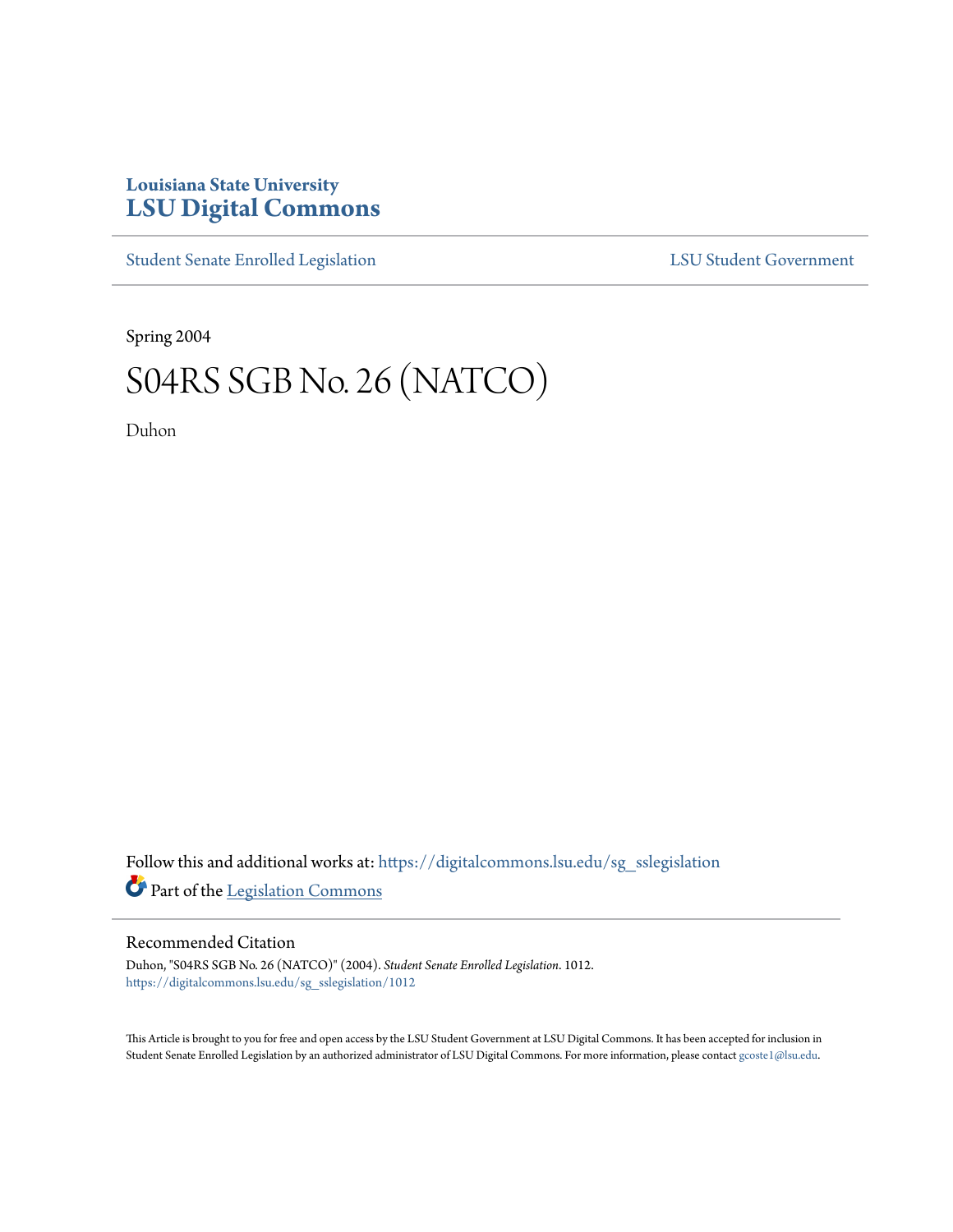**STUDENT GOVERNMENT FINAL**

[LOUISIANA STATE UNIVERSITY]

**STUDENT SENATE 3 MARCH 2004 SGB NO. 26 BY: SENATOR DUHON**

## A BILL

**TO APPROPRIATE TWO THOUSAND THREE HUNDRED AND NINETY-NINE DOLLARS AND FORTY CENTS (\$2,399.40) TO THE CAPTAIN FRANK S. HAGAN SQUADRON OF ARNOLD AIR SOCIETY AT LSU TO HELP DEFRAY THE COST OF ATTENDING THE ANNUAL NATIONAL CONCLAVE (NATCON) TO BE HELD IN DENVER, COLORADO FROM APRIL 9 TH -13TH , 2004.** 

- **PARAGRAPH 1:** WHEREAS, THE CAPT. FRANK S. HAGAN SQUADRON OF ARNOLD AIR SOCIETY IS A PROFESSIONAL, HONORARY, SERVICE MILITARY ORGANIZATION DEDICATED TO PROVIDING SERVICE TO THE COMMUNITY AND THE UNIVERSITY THROUGH THE MEANS OF AIR FORCE ROTC AND AFFILIATED ORGANIZATIONS, AND
- **PARAGRAPH 2:** WHEREAS, NATCON IS THE NATIONAL BUSINESS MEETING OF 140 ARNOLD AIR SOCIETY SOUADRONS ACROSS THE UNITED STATES AND PUERTO RICO, AND
- PARAGRAPH 3: WHEREAS, THE CAPT. FRANK S. HAGAN SOUADRON, NOMINATED FOR SEVERAL NATIONAL AWARDS AND RECOGNITIONS, WILL SEND 13 OF ITS BEST STUDENTS TO THIS EVENT TO REPRESENT THE SQUADRON, THE UNIVERSITY, AND AFROTC, AND
- **PARAGRAPH 4:** WHEREAS, NATCON WILL NOT ONLY BROADEN THE HORIZONS OF THOSE INDIVIDUALS THAT ATTEND, IT WILL ALSO ALLOW THEM TO HELP DISSEMINATE PERTINENT INFORMATION ABOUT THE AFROTC CADET WING HERE AT LSU AS WELL AS THE CAPT. FRANK S. HAGAN SQUADRON OF ARNOLD AIR SOCIETY AT LSU, AND
- **PARAGRAPH 5:** WHEREAS, THE TOTAL COST OF THIS EVENT IS SIX THOUSAND FIVE HUNDRED AND ELEVEN DOLLARS AND SEVENTY CENTS (\$6,511.70), AND
- PARAGRAPH 6: WHEREAS, THE SQUADRON HAS ACQUIRED (THROUGH FUNDRAISING AND SPONSORSHIPS) FOUR THOUSAND ONE HUNDRED AND TWELVE DOLLARS AND THIRTY CENTS (\$4,112.30), AND